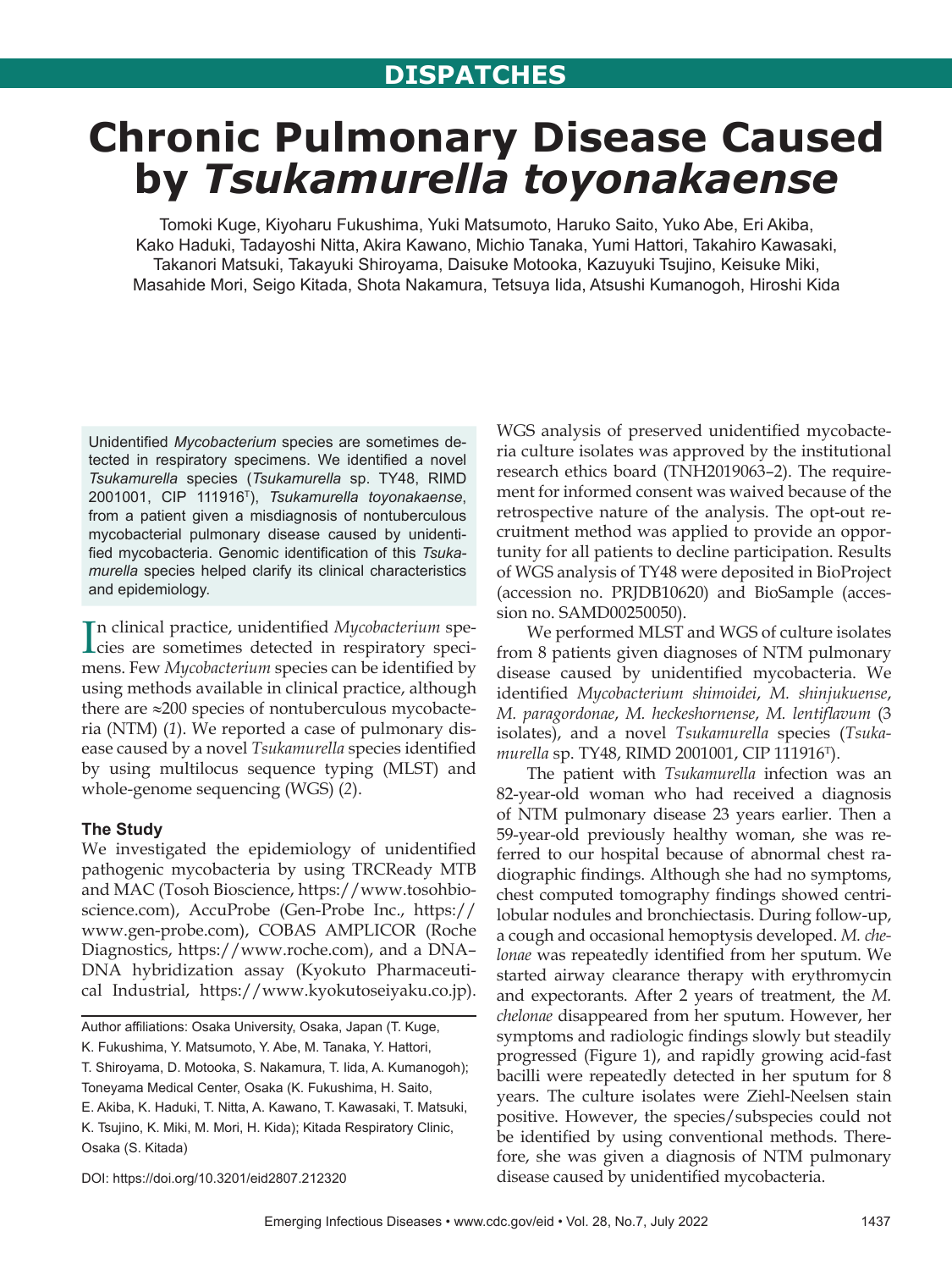

**Figure 1.** Comparison of chest computed tomography findings over time for patient who had chronic pulmonary disease caused by *Tsukamurella toyonakaense*. Findings are shown from before *Tsukamurella* species was detected (A, C, E, and G) and 6 years later (B, D, F, and H). A and B show that nodules in right segment 2 and left segment 6 were unchanged. C and D show that bronchiectasis in lingula had progressed. E and F show that bronchiectasis newly appeared in the middle lobe. G and H show that nodules newly appeared in left segments 8–10.

We continued erythromycin treatment for  $>20$ years on the basis of evidence regarding successful treatment of NTM pulmonary disease with erythromycin (*3*). However, her symptoms and radiologic findings of lung destruction and structural alterations slowly but steadily progressed.

Because of this progression, we performed WGS by using a MinION Sequencer and Flow Cell R94

(Oxford Nanopore Technologies, https://nanopore tech.com). We extracted genomic DNA from cultured isolates by using a NucleoSpin Microbial DNA Kit (Takara Bio, https://www.takarabio.com) and prepared a library by using the Rapid Barcoding Kit (Oxford Nanopore Technologies). Using MinION raw sequencing reads, we performed MLST analysis on the 184-gene accessory genome with mlstverse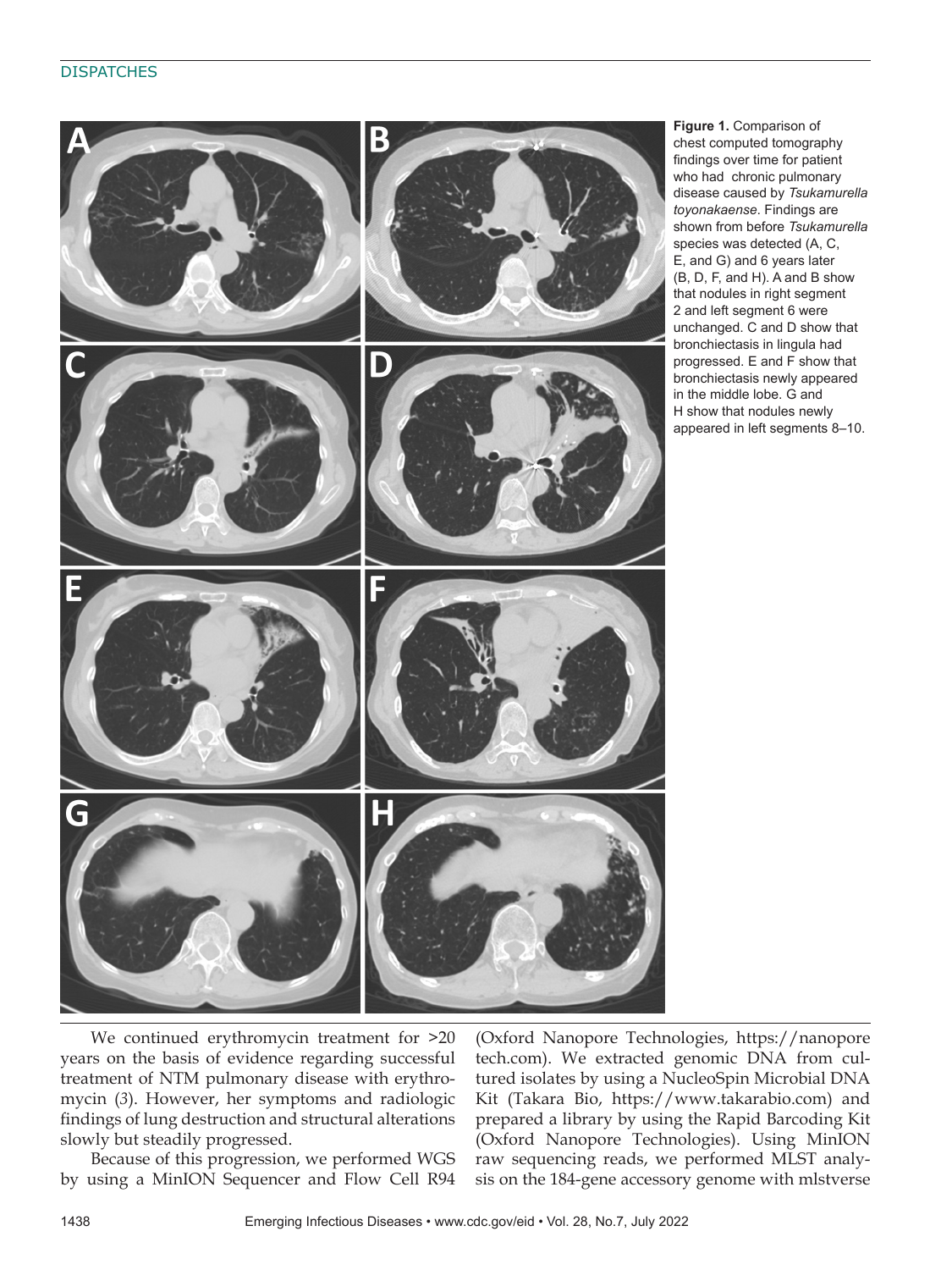software (https://www.multiverse.io) as reported (*1*). The unidentified mycobacterium was presumed to be *M. fallax* (MLST score 0.083). However, the low MLST score prompted a deeper analysis of the bacterial genome.

We conducted a 16S rRNA analysis by performing a homology search using blastn (https://blast. ncbi.nlm.nih.gov) and compared our data with that in the SILVA rRNA database (*4*). The phylogenetic tree constructed using full-length 16S rRNA genes showed that strain TY48 was closely related to other *Tsukamurella* species (>98.7%), whereas its homology to 2 type species belonging to the related bacteria *Gordonia bronchialis* and *Williamsia muralis* was only 94.0% (Figure 2). We next determined the complete genome sequence of TY48 as reported (*1*) and performed WGS by using MinION and HiSeq 2500 instruments (Illumina, https://www. illumina.com). We performed genome assembly for strain TY48 by using flye (https://www.flye. com) for long reads obtained from MinION and corrected sequencing error by using pilon (https:// bio.tools/pilon).

A comparison of the TY48 genome sequence with those of other *Tsukamurella* species indicated that the nearest related species was *T. paurometabola* (average

nucleotide identity of 86.2%) (Table 1). This finding suggested that *Tsukamurella* sp. TY48 (RIMD 2001001; CIP 111916T) was a novel *Tsukamurella* species.

We performed antimicrobial drug susceptibility tests for rapidly growing mycobacteria by using the broth microdilution method in accordance with Clinical and Laboratory Standards Institute M24-A2 guidelines (*5*). We transferred the culture to Middlebrook 7H9 broth and vortexed. We adjusted the culture medium to a 0.5 McFarland standard with sterile distilled water; we then added 60  $\mu$ L of the 0.5 Mc-Farland suspension to a Cation-Adjusted Mueller-Hinton Broth (Kyokuto Pharmaceutical Industrial Co. Ltd., https://www.kyokutoseiyaku.co.jp) and dispensed 100 µL of this solution into each well of the panel. After confirming adequate growth of the control over a 3-day incubation in a standard atmosphere at  $30^{\circ}$ C, we determined the MICs ( $\mu$ g/mL) for 15 drugs: clarithromycin, 0.25; azithromycin, <0.25; cefoxitin, <8; imipenem, <0.5; meropenem, <0.5; faropenem, <1; amikacin, <1; tobramycin, 2; minocycline,  $\leq$ 0.25; doxycycline,  $\leq$ 1; linezolid,  $\leq$ 4; moxifloxacin,  $\leq$ 0.25; ciprofloxacin  $\leq$ 0.5; levofloxacin,  $\leq$ 0.5; and trimethoprim/sulfamethoxazole, <2/38. *Tsukamurella* sp. TY48 was sensitive to all 15 drugs.



phylogenetic tree constructed by using 16S rRNA sequences of *Tsukamurella* spp. and other bacterial species. Bold indicates strain isolated in this study. Reference sequences were obtained from SILVA database (*4*) release 138 as small subunit reference nonredundant 99 sequences, which showed >98.7% identity with strain TY48. GenBank accession numbers are provided for reference sequences. Scale bar indicates nucleotide substitutions per site.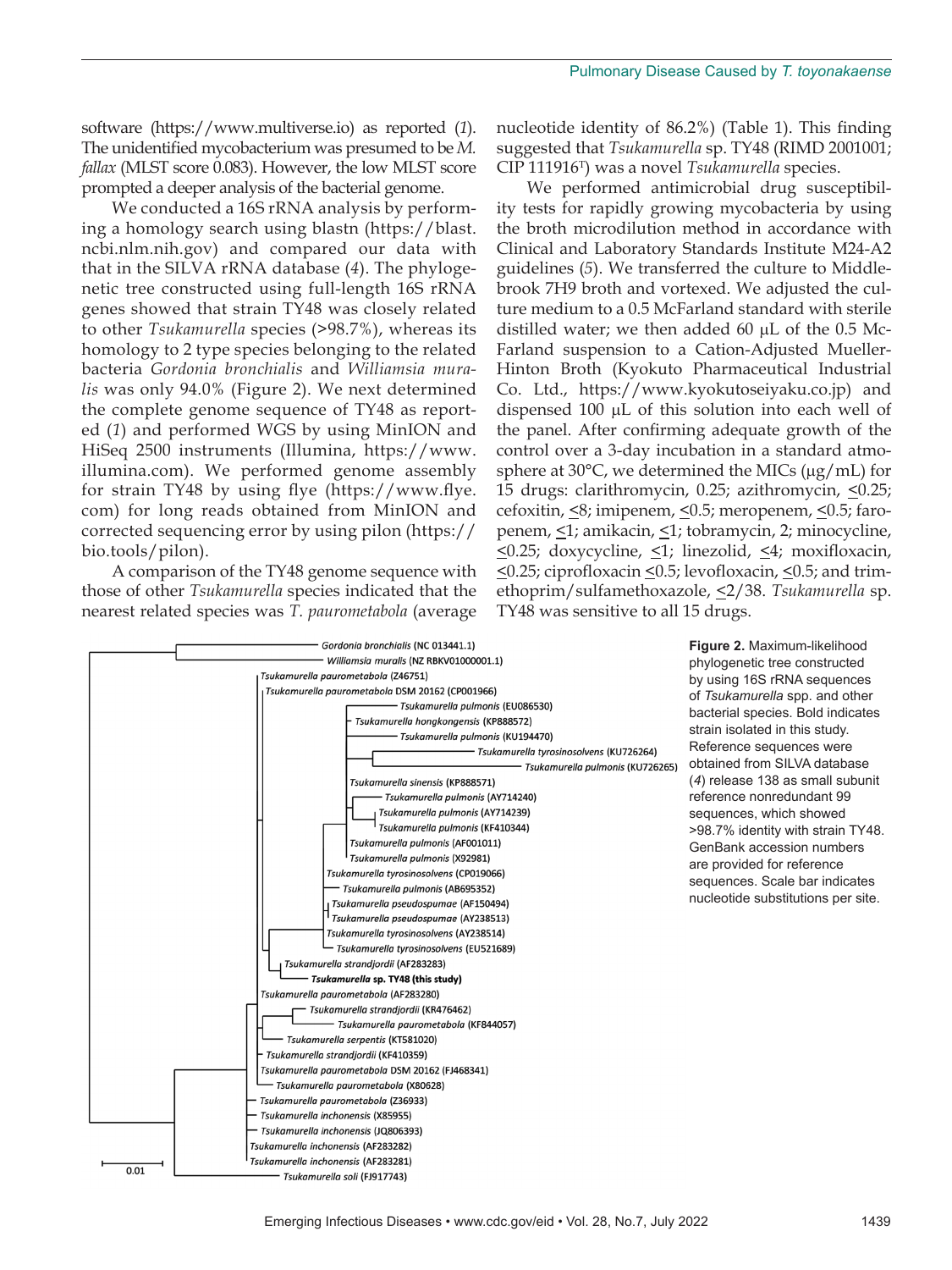#### **DISPATCHES**

| Species             | Strain                       | Reference sequence accession no. | Reference sequence category |
|---------------------|------------------------------|----------------------------------|-----------------------------|
| T. paurometabola    | <b>DSM20162<sup>T</sup></b>  | GCF 000092225.1                  | Representative genome       |
| T. tyrosinosolvens  | NCTC13231 <sup>T</sup>       | GCF 900637875.1                  | Representative genome       |
| T. pulmonis         | CCUG3572 <sup>T</sup>        | GCF 001575165.1                  | Representative genome       |
| T. sputi            | HKU70 <sup>T</sup>           | GCF 007858445.1                  | Representative genome       |
| T. conjunctivitidis | $HKU72$ <sup>T</sup>         | GCF 007858475.1                  | Representative genome       |
| T. asaccharolytica  | HKU71 <sup>T</sup>           | GCF 007858435.1                  | Representative genome       |
| T. spumae           | <b>DSM44113</b> <sup>T</sup> | GCF 012396015.1                  | ΝA                          |
| T. pseudospumae     | JCM15929                     | GCF 001575195.1                  | Representative genome       |
| *NA, not available. |                              |                                  |                             |

**Table 1.** Eight species of *Tsukamurella* used for calculation of average nucleotide identity\*

We renamed TY48 as *T. toyonakaense* after the location of its discovery, Toyonaka, Japan. *T. toyonakaense* is an aerobic, nonmotile, gram-positive rod that grows at 30°C and 37°C, but not at 42°C, and produces catalase. After a 72-h incubation at 30°C on 7H11 agar, it forms white and creamy, rough, nonpigmented colonies (10 mm in diameter). According to the API 50 CH system (bioMérieux, https://www. biomerieux.com), this bacterium can assimilate fructose, glucose, starch, sucrose, and trehalose but not arabinose, mannitol, mannose, or xylose.

After diagnosis, we attempted combination drug therapy with clarithromycin (200 mg/d) and ethambutol (250 mg/d). The patient refused continuation of treatment after 2 weeks because of antimicrobial drug– induced fatigue. We then resumed treatment with erythromycin. Her symptoms and radiologic findings are slowly improving (Table 2, https://wwwnc.cdc. gov/EID/article/28/7/21-2320-T2.htm; Appendix, https://wwwnc.cdc.gov/EID/article/28/7/21-2320- App1.pdf).

# **Conclusions**

*Tsukamurella* species are aerobic, gram-positive, partially acid-fast, and nonmotile bacilli that can cause opportunistic infections, including pulmonary disease (*6*). Sixteen species of *Tsukamurella* have been classified (*7*). Only 9 pulmonary disease cases have been reported (*8,9*) (Table 2).

The prevalence of *Tsukamurella* pulmonary disease is probably underestimated. The genus *Tsukamurella* is often misidentified as related genera because it is difficult to identify in most clinical microbiology laboratories (*10*). Because of its partially acid-fast bacilli and cavitary shadow in radiologic examination, *Tsukamurella* pulmonary disease is often confused with *Mycobacterium* infection and often treated with antituberculous drugs (*9*). Yu et al. genotyped specimens from 101 NTM pulmonary disease patients by using 16S rRNA and 16S–23S rRNA internal transcribed spacer sequences and detected *Tsukamurella* species in ≈1% of the specimens (*11*). If one considers the prevalence of NTM pulmonary disease, the actual prevalence of

*Tsukamurella* pulmonary disease is probably much higher than the 9 reported cases.

*Tsukamurella* commonly causes acute onset pneumonia with cavity and consolidation (Table 2) and fever, coughing, sputum, fatigue, and hemoptysis. Although appropriate drugs and treatment durations are unknown, combination medications of  $\geq 2$  drugs, including rifampin or quinolone, are widely used and presumed effective on the basis of case reports (*6,8,12–14*). These reports also indicated a good prognosis for *Tsukamurella* pulmonary disease (*8,12,13*). No relapses were reported, in contrast to NTM pulmonary disease. Although the Clinical and Laboratory Standards Institute has proposed breakpoints for aerobic actinomycetes (*5*), no definitive drug breakpoints for *Tsukamurella* spp. have been established. However, the strain we identified showed extensive antimicrobial drug susceptibility.

Because a clinically applicable identification technique is not available, *Tsukamurella* infections are probably underestimated and more prevalent than has been recognized. Misidentification as related genera, especially *Mycobacterium*, results in missed opportunities to properly treat *Tsukamurella* infections. Use of genomic sequencing to identify *Tsukamurella* species and more cases of *Tsukamurella* infections will help identify clinical characteristics and clarify epidemiology of *Tsukamurella* pulmonary disease.

#### **Acknowledgments**

We thank the patient for granting permission to publish her information and Traci Raley and Katie Oakley for editing drafts of this manuscript.

This study was supported in part by the Japan Agency for Medical Research and Development (grants JP20fk0108129, JP21fk0108129h0702, and JP21lm0203007), GlaxoSmithKline (grant A-32), the Japan Society for the Promotion of Science Grants-in-Aid for Scientific Research (grants JP21K16118 and JP21K08194), the Smoking Research Foundation, the Takeda Science Foundation, and the Japan Intractable Diseases (Nanbyo) Research Foundation (grant 2020B02).